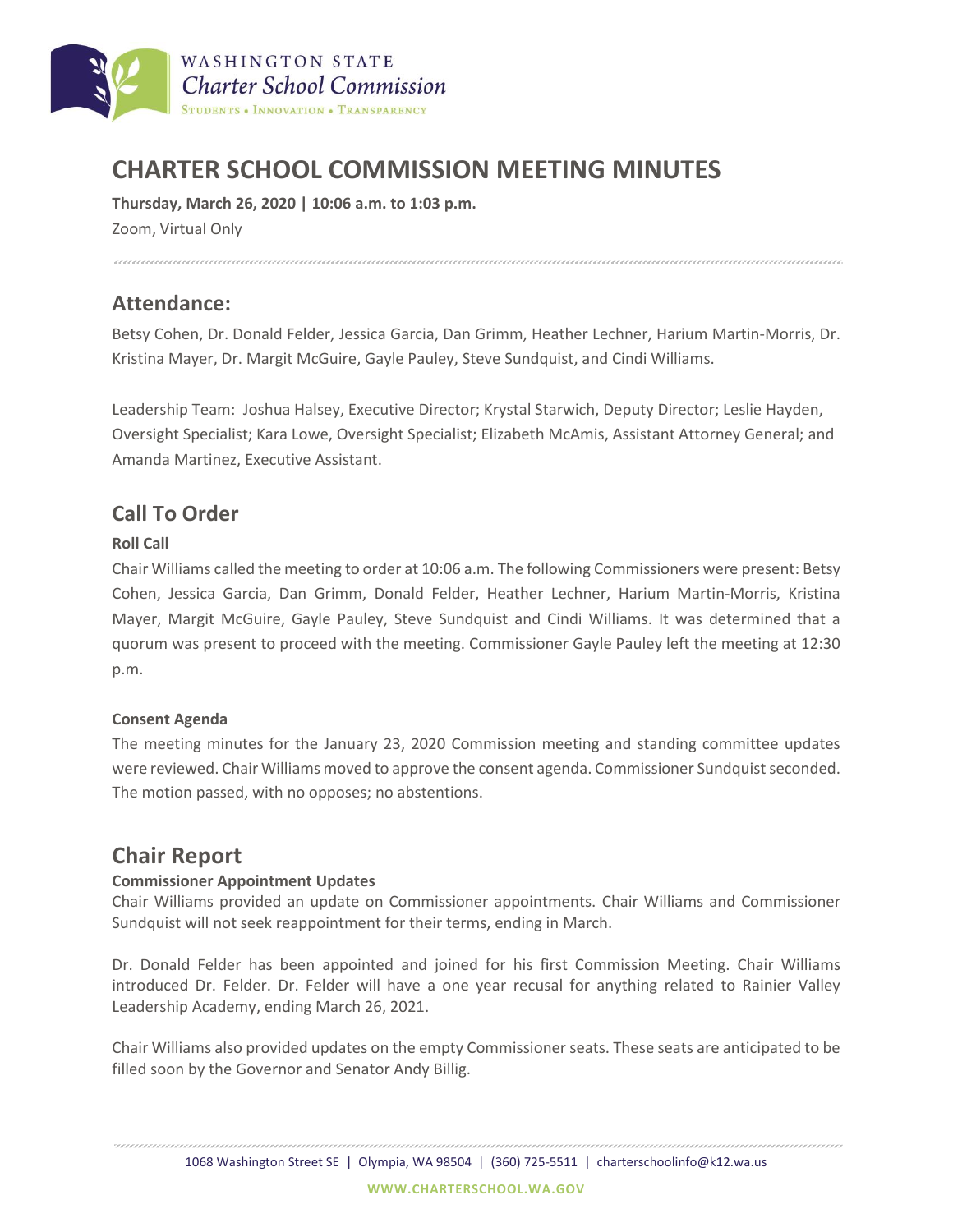#### **Commissioner Officer Elections**

Chair Williams provided an overview of the office elections. The new officers will take effect immediately, as Chair Williams will no longer be serving on the Commission.

Chair Williams moved to nominate Commissioner Mayer as Commission Chair and Commissioner Cohen as Commission vice Chair. Commissioner Sundquist seconded. The motion passed, with no opposes; no abstentions.

Chair Williams moved to nominate Commissioner Lechner as Member at Large. Commissioner Cohen seconded. The motion passed, with no opposes; no abstentions.

#### **Executive Director Evaluation Process Overview**

Chair Williams provided an overview of the Executive Director Evaluation process. The Executive Committee has hosted conversations and will be providing Executive Director Halsey feedback on performance in the afternoon discussion.

### **Executive Director Report**

#### **General Updates**

Executive Director Halsey provided COVID-19 updates. Commission continues to work with the currently operating and planning year schools to provide guidance and be a resource during this time. Executive Director Halsey is in direct contact with Office of Superintendent of Public Instruction (OSPI) and Superintendent Rekydal to receive updates in real time. Continuous learning, stimulus package and funding updates will continue to be provided.

Executive Director Halsey provided an overview of the Active Ingredients and A-Game projects that Commission staff have been participants. Thorough overviews of both projects will be conducted at the April Commission meeting.

Executive Director Halsey provided an update on the Summit Public Schools Washington Special Education Enforcement Action. Based upon an outside investigation and Summit's response to the Notice of Perceived Problems, corrective action was issued on February 28, 2020 for being out of compliance with the Individuals with Disabilities Act (IDEA) and Free Appropriate Public Education (FAPE). Summit will provide a response and plan to remedy and prevent future violations. Executive Director Halsey will provide further details at the April Commission meeting.

Executive Director Halsey provided a reminder to Commissioners to submit their F1 Financial Disclosures with the Public Disclosure Commission by the April 15 due date.

### **New School Application Updates and Consideration**

Commissioner Mayer provided an overview of the process and changes to the New Charter School Application through the work of the Authorization Committee. Deputy Director Starwich provided an update on the dual New Charter School Application cycle this year. The fall New Charter School Application will be released in April and concluding at the December Commission Resolution meeting.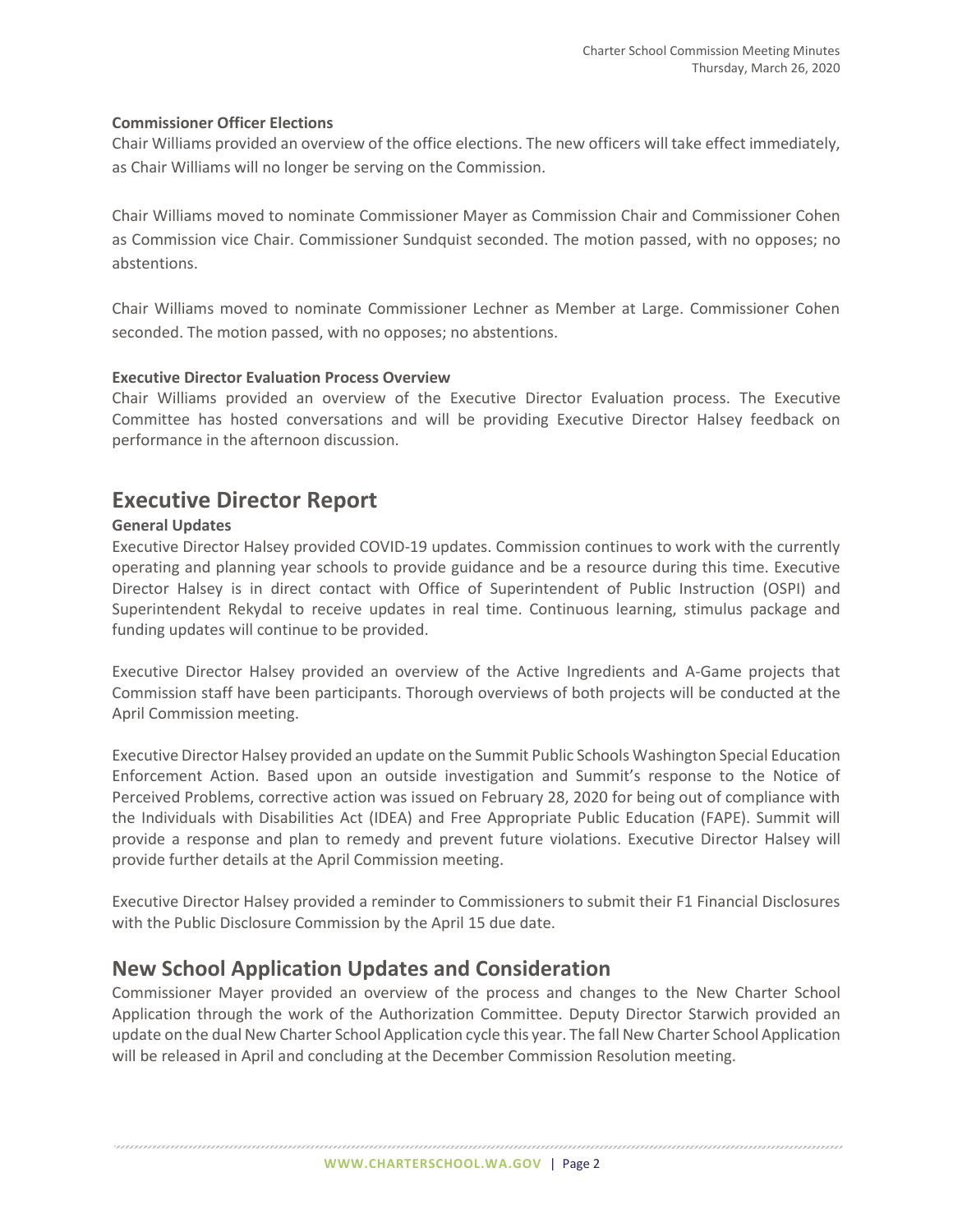Chair Williams moved to adopt the New School Application and Application for the 2022-23 school year as presented and delegate authority to the Executive Director to make non-material, administrative edits prior to its public release. Commissioner Cohen seconded. The motion passes unanimously, with no opposes; no abstentions.

## **Impact | Salish Sea Elementary Temporary Location Change Consideration**

Executive Director Halsey provided an overview of Impact | Salish Sea Elementary's (SSE) facility. SSE's original application was for the school to be located in the South Settle and Renton area, but they have not been successful in locating a viable facility for their first year of operation. SSE has requested that the Commission amend Attachment 4 of the contract to be located for the 2020-2021 school year in Tukwila, at Impact | Puget Sound Elementary's facility. Impact has reported they have received 554 applications for the 228 seats available across both schools, and that community meetings revealed support for the schools to be co-located for one year.

Chair Williams moved to approve Impact Public Schools | Salish Sea Elementary petition to temporarily locate its school in Tukwila for the 2020-21 school year. Commissioner Mayer seconded. The motion passed, with no opposes; no abstentions.

# **Legislative Update**

Commissioner Garcia provided a brief 2020 legislative session update. House Bill 2853, technical fix bill, was passed in the House, Senate and signed by the Governor. This bill clarified the Commission's ability to hire and compensate an Executive Director and staff, moved deadlines of authorizer reports to the State Board of Education and the legislature to March to include more thorough growth and achievement data, and provide the same authorities granted to the Commission to all other charter school authorizers in the state.

Commissioner Garcia gave a brief overview of legislative priorities for 2021. Legislative priorities will be presented at the April Commission meeting.

# **Recognizing Commissioners Cindi Williams and Steve Sundquist**

Executive Director Halsey recognized Commissioners Williams and Sundquist for their dedication and service as original-appointed Commissioners. Commissioners and staff thanked Commissioners Williams and Sundquist at their last monthly Commission Meeting.

### **Executive Session**

An Executive Session was begun at 11:59 a.m. pursuant to the Open Public Meetings Act, RCW 42.30.110(1) to evaluate the qualifications of an applicant for public employment or to review the performance of a public employee. However, subject to RCW 42.30.140(4), discussion by a governing body of salaries, wages, and other conditions of employment to be generally applied within the agency shall occur in a meeting open to the public, and when a governing body elects to take final action hiring, setting the salary of an individual employee or class of employees, or discharging or disciplining an employee, that action shall be taken in a meeting open to the public.